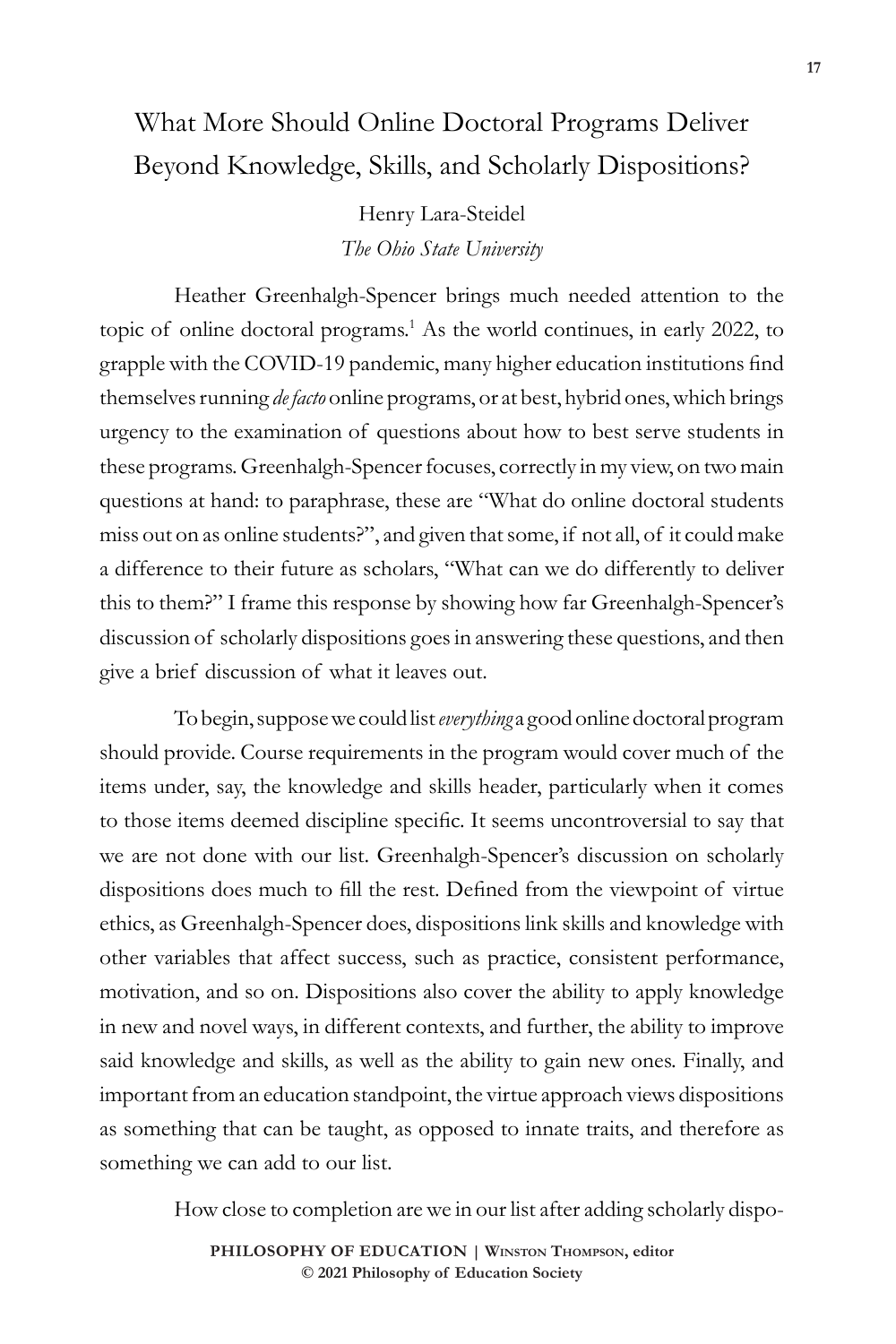sitions? To see, let's consider one of the examples used by Greenhalgh-Spencer, the example of a nurse, borrowed from scholarship by Joanne Profetto-McGrath.2 When, let us ask, does a nurse become a nurse? Is it when they complete their educational requirements? When they pass their licensing board examinations and obtain their professional accreditation? I suspect that if we ask this question to several nurses, we are going to get just as many different answers. Some may say it was on their first day at work, and some may even say that they were "always" a nurse, starting as far back as childhood. I will not contest when a nurse *feels* that they are a nurse. But I am going to propose a time for when *their colleagues* looked at them and deemed them a nurse. I believe that to be the first time they went to work and were handed a list of patients for which they were responsible, without anyone assigned to check their work. This would typically happen on their first nursing job, after they complete their orientation/ new nurse training. Of course, a new nurse will not likely be handed the most challenging patients. Those will likely (we hope) go to the more experienced nurses in the team or shift. But given that they are carrying out, on their own, nursing duties, it seems safe to suggest that their colleagues and the rest of the healthcare community deem them nurses at this stage, no matter how "junior" or inexperienced they might be.

The importance of the above becomes clear once we think of the goal of a nursing program as preparing students for that first shift. From this point, we can backward design a nursing program that will get students there. Clearly, such a program will include the acquisition of nursing science knowledge and skills, and the corresponding dispositions. But that is not enough, because it leaves out a lot that a nurse will need to assume the identity of a nurse, namely all that will allow them to integrate within and be a part of the nursing community. Greenhalgh-Spencer points, correctly, in my view, to the importance of focusing on more than knowledge and skills in the process of assuming an identity. But on my reading, the thrust of her argument seems to be on applying the knowledge and skills gained in coursework and program requirements in the contexts that students will encounter as professionals—that is, in contexts beyond the classroom. That leaves out, in my view, a lot of the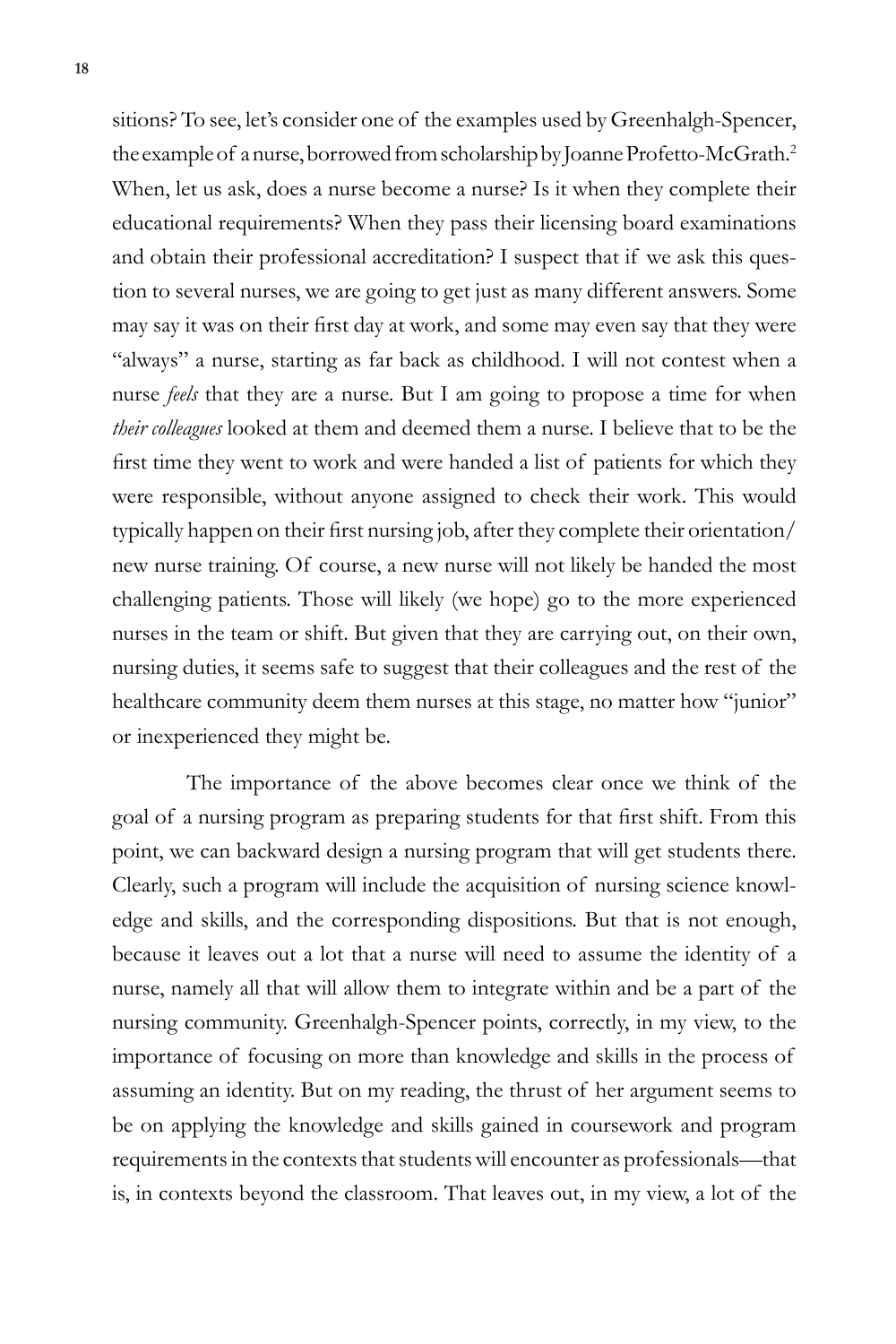knowledge, dispositions, and other elements needed to integrate and function in the scholarly community.

In a nursing program, beyond acquiring nursing knowledge and skills, students undergo a process of socialization and mentorship that starts in the classroom but is continually enforced in hours upon hours of shadowing nurses in the field, and goes on throughout new nurse training, where they will work a certain number of hours under the immediate supervision of a nurse. While the focus may well be on technical skills, they are also being socialized and mentored into the nursing community, which is also part of assuming the identity of a nurse.

Now, a doctoral program is, beyond the knowledge and skills conveyed, a socialization experience meant to prepare students for their careers, and lives, as a scholar.<sup>3</sup> The first part of Greenhalgh-Spencer's discussion seems to be focused on the technical side of a doctoral program's experience, while the second seems to be focused on the social and community part of it. We may thus say that Greenhalgh-Spencer's notion of scholarly dispositions includes the pertinent social and community know-how (or knowledge and skills, if you will) plus the accompanying dispositions learned during this socialization process. Or, alternatively, we may say the latter is some *sine qua non* component of the scholarly life, which ties the technical matters with the social and community ones. It matters not. The important thing is that, as Greenhalgh-Spencer recognizes, the opportunities for online students to absorb and accrue these components are limited. How to make the most of a conference (or even attending one), how to find the best avenues for publication, when to start publishing, which peers are doing what in the program, even *who is* in the program, let alone chances to socialize and learn from them, can all be a challenge. Traditionally, these tend to be learned, as Greenhalgh-Spencer points out, in tacit ways, in thousands of informal interactions that happen during doctoral study, in optional gatherings, after class discussions, conferences, and so on. The challenge is then to create spaces and opportunities for online students to experience these.

In addition to the strategies Greenhalgh-Spencer points out, it is crit-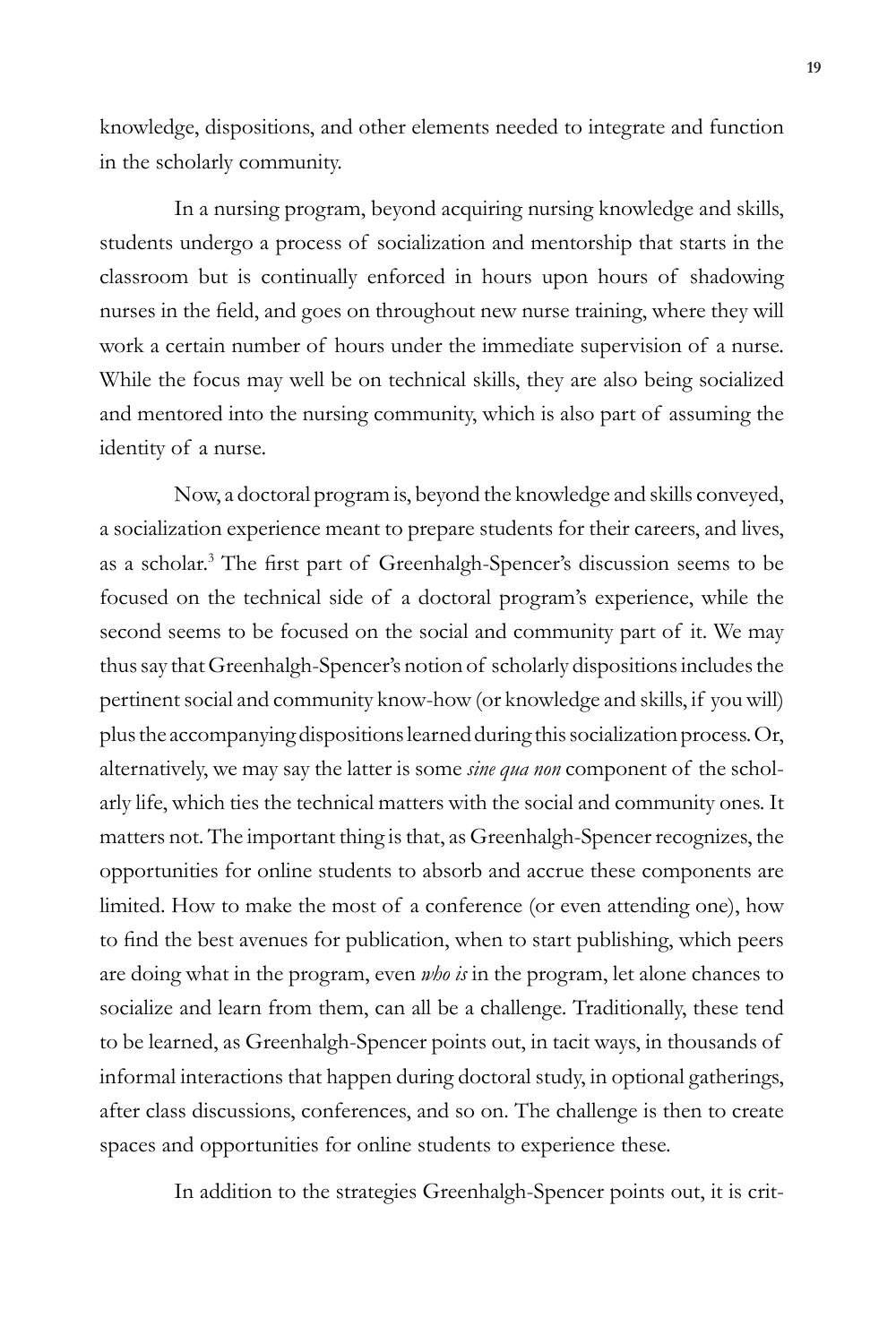ical, in my view, that online students in a program seek each other out. Faculty should stress the importance of learning from peers, and of building and being part of a community. For example, my doctoral studies started during autumn 2020, amid COVID-19 restrictions and challenges. Yet, my cohort developed ways to keep in touch, such as using mobile phone apps to communicate, short meetings via zoom, and so on, eventually being able to include the rest of the students in the program, which gave us the chance to learn from them. Eventually, this evolved into a student organization that schedules meetings and activities every other Friday during the semester, online and, when possible, in person. Without these it is not an exaggeration to say that I and my peers would have missed out on much of our development as scholars. The other factor I feel is key is feeling that one is part of the university's community. When I enrolled in my earlier online master's program, for instance, I received a welcome package from the program director containing a couple items from the giftshop such as a keychain, bookmark, and a book (authored by the program director). The items in questions have long lived their usefulness; the feelings of community they endeared persist, even though the school in question is overseas and I never set a foot on its campus.

I want to end with a note of caution: socializing and mentoring doctoral students is not a challenge unique to online programs. Stories of new PhD graduates that plan on being "professors at a research university" yet do not know what that entails, and are therefore woefully unprepared for it, are not rare. Therefore, while there may be unique challenges to running an online doctoral program, just as it is the case for in-person programs, the socializing and mentoring of students takes planning and conscious effort. It demands, as Greenhalgh-Spencer points out, being intentional in ensuring that online courses and programs provide students with *all* the tools they will need, both for scholarly practice, *and* to integrate into the scholarly community. They will need both if they are to become scholars.

<sup>1</sup> Heather Greenhalgh-Spencer, "Scholarly Dispositions in an Online Doctoral Program," *Philosophy of Education* 77, no. 4 (2022).